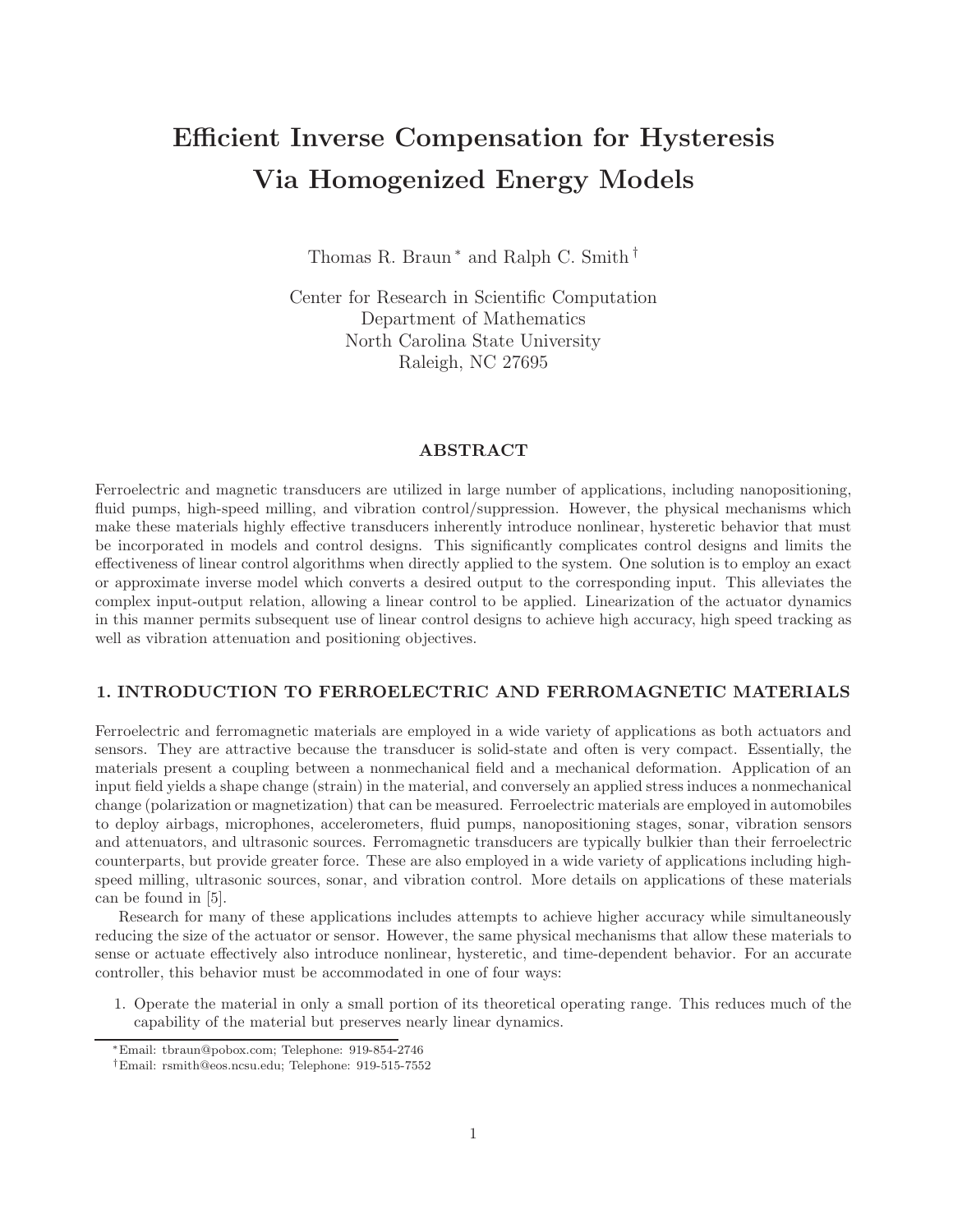- 2. Operate the material over a wider range, but at only at a low frequency. If the sufficiently low (compared to the sampling rate of the controller), the controller can update sufficiently fast to follow the nonlinearities and hysteresis, even if it does not possess a model of these effects.
- 3. Use a model of the material as part of a nonlinear control.
- 4. Model the material and invert this model to provide a compensator. This allows the construction of a composite system whose dynamics are linear across the entire operating range.

The first two approaches have been taken classically, due to their simplicity. However, it is readily apparent that the price paid for this simplicity is reduced performance from the transducer. The other two approaches seek to preserve this performance, but require a model of the material. Several models for these materials exist, but any model that includes the hysteresis and thermal effects requires a nontrivial amount of computation. As such they have traditionally been limited to relatively low speed regimes, mitigating much of their advantage. Since we desire to build an accurate control even in cases where the desired trajectory is not known a priori, we focus on the fourth option, and explore computationally efficient means to compute the inverse model.

# 2. HOMOGENIZED ENERGY MODEL

Several different models exist for ferroelectric and ferromagnetic materials. These include domain wall models, Preisach models, and homogenized energy models. Information and numerous references for these models may be found in [5]. We employ the homogenized energy approach due to its solid basis in the underlying physics of the material, its ability to characterize effects such as minor loops and creep in a natural manner, and its applicability to both ferroelectric and ferromagnetic materials. We will summarize first the polarization/magnetization model and extend this to strains/displacements in Section 4.

## 2.1. Theoretical Development

A bulk ferroelectric or ferromagnetic material is comprised of many layers, each of which are generally the same but may have somewhat different parameters. A layer itself is a mesoscopic structure containing several homogenous electric dipoles or magnetic moments that can vary their orientation with the applied field. The homogenized energy model's approach is to model one layer through energy principles, and then extend this to the bulk material through stochastic methods. Specifically, we assume most material parameters are fixed, but that two of them vary in different layers. One of these two parameters is the coercive field where the dipole or moment switches its orientation. For the other, we assume that the field acting on each dipole or moment is not the same as the field applied to the bulk material. Instead, this field is shifted by some effect of interactions between neighboring dipoles or moments. This level of interactions is also assumed to vary in different layers. A stochastic distribution is applied to each of these two parameters, to describe how they vary over the bulk material.

The macroscopic ferroelectric model is then given by integrating over these distributions, namely

$$
P(E; x_{+}) = \int_{0}^{\infty} \int_{-\infty}^{\infty} \nu_{c}(E_{c}) \nu_{I}(E_{I}) [\overline{P}(E + E_{I}; E_{c}; x_{+})] dE_{I} dE_{c}
$$
\n(1)

where P is the polarization, E is the electric field,  $E_c$  denotes the coercive point,  $E_I$  quantifies dipole interactions, and  $x_+$  is the internal state of the dipoles. Here  $\overline{P}$  denotes the model for one layer, which we derive momentarily. For magnetic materials the analogous model

$$
M(H; x+) = \int_0^\infty \int_{-\infty}^\infty \nu_c(H_c) \nu_I(H_I) [\overline{M}(H + H_I; H_c; x+)] dH_I dH_c
$$
\n(2)

is employed, where H is magnetic field and M is magnetization. In either case, the distributions  $\nu_c$  and  $\nu_I$  are constrained by the the constitutive laws:

1. both  $\nu_c$  and  $\nu_I$  are bounded by decaying exponentials,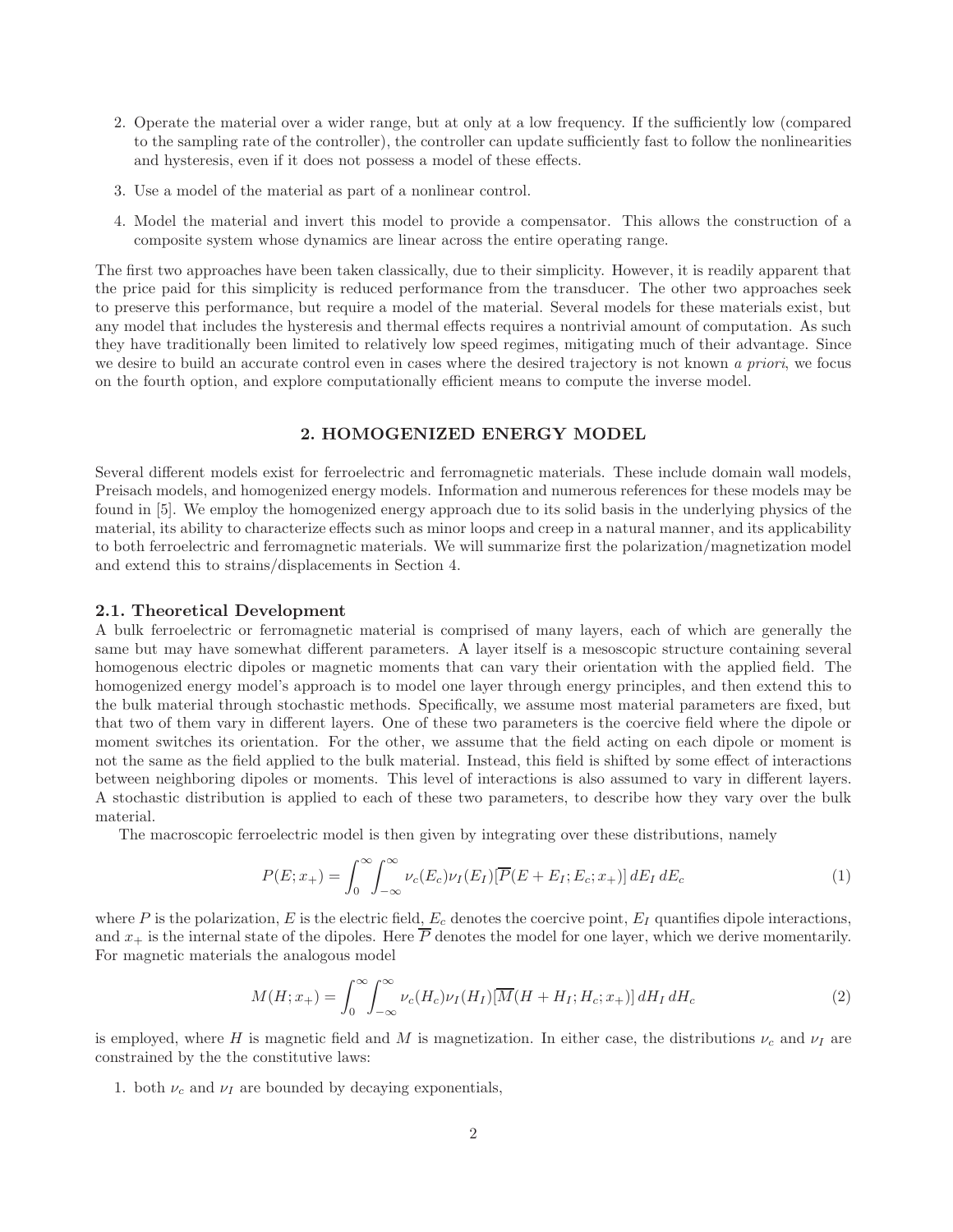- 2.  $\nu_c$  is strictly positive,
- 3.  $\nu_I$  is symmetric about 0, and

4. 
$$
\int_0^\infty \nu_c(E_c)dEc = 1, \qquad \int_{-\infty}^\infty \nu_I(E_I)dE_I = 1.
$$

The integrals in (1) or (2) are solved numerically with quadrature, i.e.,

$$
P(E; x_{+}) = \sum_{i=1}^{N_{c}} \sum_{j=1}^{N_{I}} \nu_{c}(E_{c}[i]) \nu_{I}(E_{I}[j]) w_{c}[i] w_{I}[j] \overline{P}(E + E_{I}[j]; E_{c}[i]; x_{+}[i, j])
$$
\n(3)

or the magnetic equivalent, where  $w_c$  and  $w_l$  give the quadrature weights. To simplify the subsequent discussion, we formulate equations solely in terms of the electric field and polarization, with the understanding that the model is unchanged if magnetic field and magnetization/inductance are instead employed.

The kernel  $\overline{P}$  describes the polarization in a single homogeneous layer of the material. The Helmholtz energy for this layer may be approximated by the piecewise quadratic function

$$
\psi(P) = \begin{cases}\n\eta(P + P_R)^2/2, & P \le -P_I \\
\frac{\eta}{2}(P_I - P_R) \left(\frac{P^2}{P_I} - P_R\right), & |P| < P_I \\
\eta(P - P_R)^2/2, & P \ge P_I\n\end{cases} \tag{4}
$$

where  $P_I$  denotes the positive inflection point at which the switch occurs,  $P_R$  is the local remanence polarization, and  $\eta$  is the reciprocal slope  $\frac{\partial E}{\partial P}$ . The Gibb's free energy

$$
G = \psi - EP \tag{5}
$$

balances this internal Helmholtz energy with the electrostatic energy; i.e., work performed by the applied external field. As detailed [5], where the Legendre transform properties of the Gibbs energy are discussed, G is a function of the independent variable  $E$  and the dependent variable  $P$ . Note that the local coercive field  $E_c$ , local remanence polarization  $P_R$ , and inflection point  $P_I$  are related by the expression

$$
P_I = P_R - \frac{E_c}{\eta}.\tag{6}
$$

For regimes in which thermal relaxation is negligible, direct minimization of (5) yields the kernel

$$
\overline{P}(E + E_I, x_+) = \frac{E + E_I}{\eta} + 2P_R x_+ - P_R \tag{7}
$$

where  $x_+ = 1$  for positively oriented dipoles and  $x_+ = 0$  for negatively oriented dipoles. In terms of logic flow,  $x_+$  is set to 1 whenever  $E + E_I > E_c$  and is set to 0 whenever  $E + E_I < -E_c$ . Thermal activation is manifested by dipoles having sufficient thermal energy to switch states before a minima of the Gibbs energy is eliminated. To quantify this, the Boltzmann relation

$$
\mu(G) = C \exp\left(-\frac{G(E + E_I, P)V}{kT}\right) \tag{8}
$$

balances the Gibbs and relative thermal energies, where  $V$  is a reference volume,  $T$  is the temperature in degrees Kelvin, and k is Boltzmann's constant. The constant  $C$  is a chosen to ensure integration to unity. It is shown in [5, 6, 8] that the resulting kernel is

$$
\overline{P} = x_+ \langle P_+ \rangle + (1 - x_+) \langle P_- \rangle \tag{9}
$$

where  $x_+ \in [0, 1]$  denotes the fraction of positively oriented dipoles and

$$
\langle P_{+} \rangle = \frac{\int_{P_{I}}^{\infty} P \exp\left(\frac{-G(E + E_{I}, P)V}{kT}\right) dP}{\int_{P_{I}}^{\infty} \exp\left(\frac{-G(E + E_{I}, P)V}{kT}\right) dP}, \qquad \langle P_{-} \rangle = \frac{\int_{-\infty}^{-P_{I}} P \exp\left(\frac{-G(E + E_{I}, P)V}{kT}\right) dP}{\int_{-\infty}^{-P_{I}} \exp\left(\frac{-G(E + E_{I}, P)V}{kT}\right) dP} \qquad (10)
$$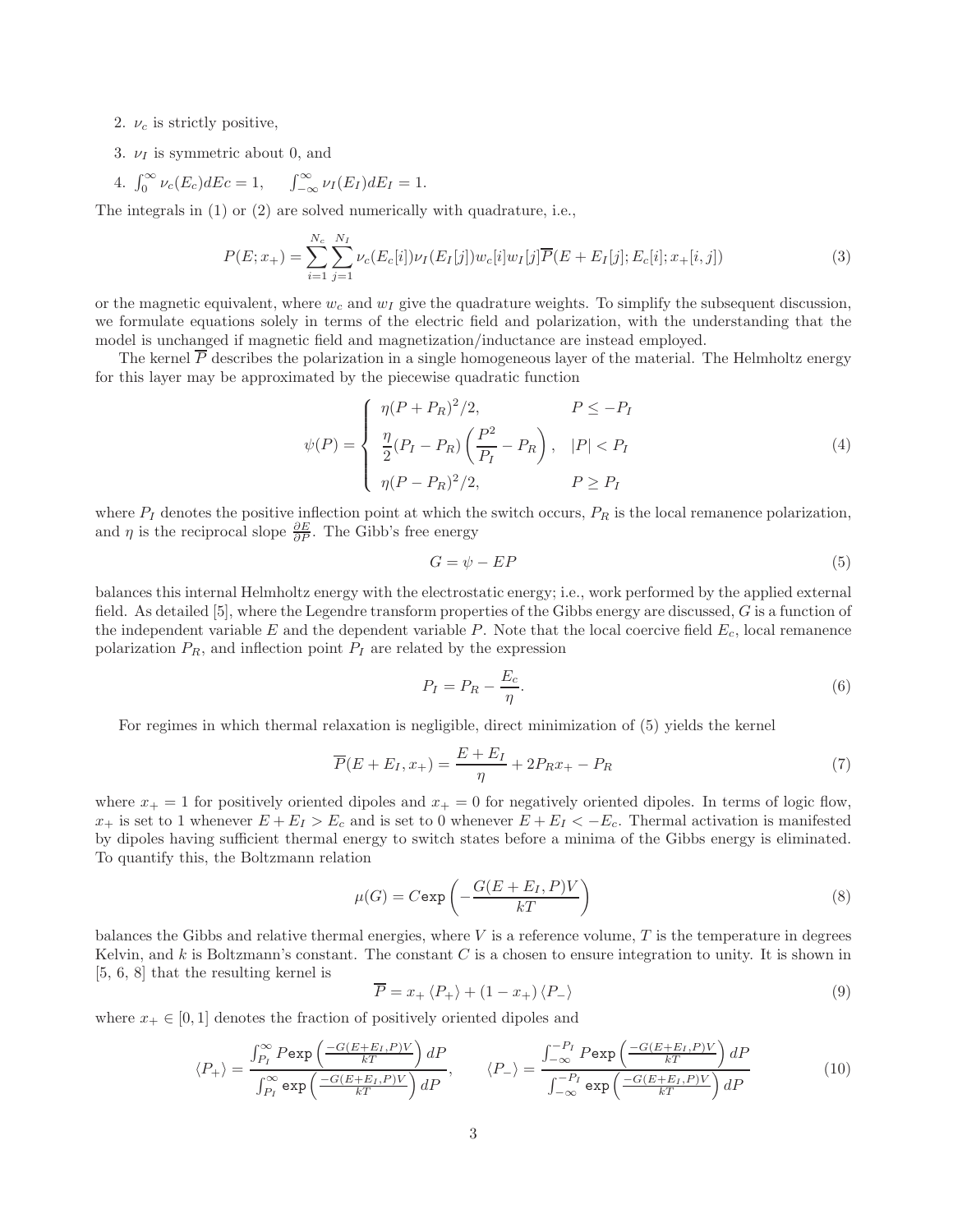are the average polarizations associated with positive and negative dipole orientations. The evolution of dipole fractions is governed by the differential equation

$$
\dot{x}_{+} = -p_{+-}x_{+} + p_{-+}(1 - x_{+}),\tag{11}
$$

where the likelihoods  $p_{+-}$  and  $p_{-+}$  of a dipole switching from positive to negative, or vice-versa, are

$$
p_{+-} = \frac{\exp\left(\frac{-G(E+E_I, P_I)V}{kT}\right)dP}{\tau(T)\int_{P_I}^{\infty}\exp\left(\frac{-G(E+E_I, P)V}{kT}\right)dP}, \qquad p_{-+} = \frac{\exp\left(\frac{-G(E+E_I, -P_I)V}{kT}\right)dP}{\tau(T)\int_{-\infty}^{-P_I}\exp\left(\frac{-G(E+E_I, P)V}{kT}\right)dP} \tag{12}
$$

and  $\tau$  quantifies the material and temperature-dependent relaxation time.

## 2.2. Quadrature and the Continuity of P

For model inversion and control applications, we desire the model to be smooth. By definition of the integral, the model (1) is continuous and differentiable. However, the model with quadrature (3) does not give such smoothness by definition. Since (3) is composed of finite sums, P is smooth if and only if  $\overline{P}$  is smooth for every quadrature point. Clearly for the negligible relaxation case (7),  $\overline{P}$  is discontinuous. Its value changes by  $2P_R$  at the coercive point  $E+E_I = E_c$ . Thus, P contains  $N_cN_I$  finite jumps, each of size  $2P_R\nu_c(E_c[i])\nu_I(E_I[j])w_c[i]w_I[j]$ for  $i = 1...N_c, j = 1...N_I$ .

With relaxation, the situation is more complicated. Both switching likelihoods and average polarizations are continuously differentiable and thus the polarization is a continuous function. However, a plot of  $P(E; x_+)$ (or rather  $M(H; x<sub>+</sub>)$  since the parameters come from a ferromagnetic material) seems to contradict this result. Figure 1(a) shows a plot of  $M(H; x<sub>+</sub>)$  for various values of H where the state  $x<sub>+</sub>$  was held fixed, i.e., each plotted sample was obtained by inputting the given H to the model with the same value of  $x_+$  (all ones in this case). Inspection shows  $M$  is continuously differentiable, as shown in Figure 1(b). However, the resolution needed to fully resolve the smoothness is, in this case, ten orders of magnitude below the field value. Thus for numerical computations (3) cannot be fully resolved and must be treated as discontinuous as well.



Figure 1. Plot of  $M(H; x<sub>+</sub>)$  for 6 intervals of composite 4-point Gaussian quadrature on each distribution. For each value of H,  $x_+$  was held fixed; thus the plots represent M as a scalar function of H. The plot in (b) is a much higher resolution view of one of the apparent discontinuities given in (a).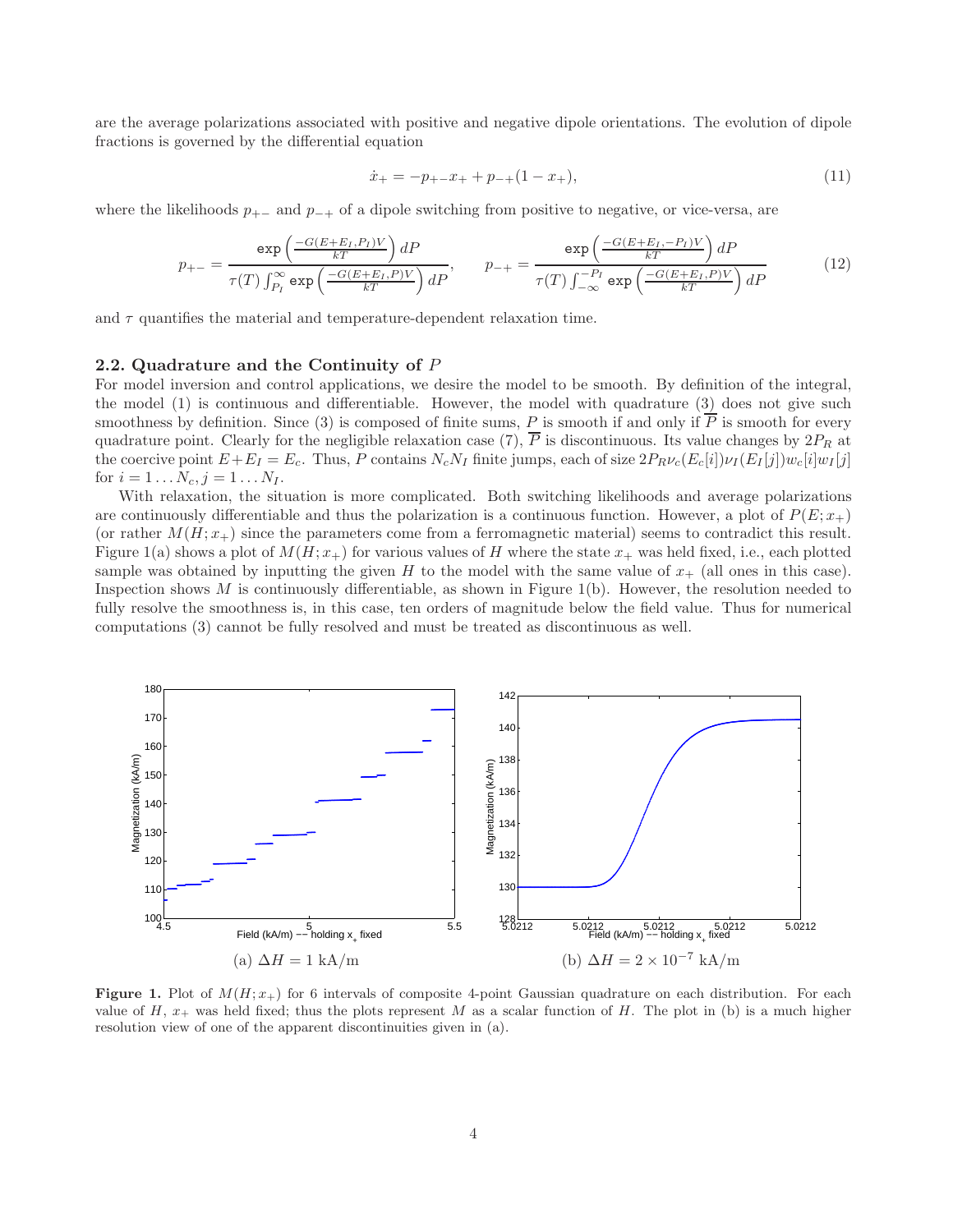#### 3. MODEL INVERSION

As discussed in Section 1, one method to accurately control a smart material actuator involves the use of an inverse compensator. A prototypical setup for this type of control is depicted in Figure 2. The material is nonlinear, hysteretic, and time-varying, but these details are characterized by the inverse compensator. The composite system to be controlled is then linear and time-invariant. This allows simple control designs including PI/PID and LQR designs to be utilized.

The inverse compensator is essentially just the inverse of the homogenized energy model. Given a value for the polarization or magnetization, we wish to determine the field level necessary to bring the actuator to that value. Extensions of this concept to working with strain or displacement data are addressed in Section 4. Such inverse compensators have previously been explored for the negligible relaxation model in [2, 5]. Here we consider a method that addresses both the relaxation and negligible relaxation models.

A more precise definition of the inverse compensator is the following: given any valid state  $x_+$  and any  $\widehat{P}$  within the operating range of the material, determine E such that  $P = \widehat{P}$ , where P is the solution of (3). However, due to the nonlinearity and dependence on  $x_{+}$ , it is not feasible to invert (3) analytically. Thus, we reformulate the problem as a numerical root finding problem, namely determining the value  $E$  such that for a given  $x_+$  and  $P$ ,

$$
P(E; x_+) - \widehat{P} = 0. \tag{13}
$$

To solve this efficiently, it is beneficial to first analyze the structure of (13), which is equivalent to analyzing the structure of (3). Holding  $x_+$  fixed and treating (3) as a function solely of E, we note that it is monotone increasing. However, as discussed in Section 2.2, the function may be discontinuous.

## 3.1. Discontinuous Root Finding

A number of methods to solve (13) exist in the numerical analysis literature. If the function is continuously differentiable, the secant method or various interpolation schemes give superlinear convergence to  $E$  in terms of function evaluations [3, 4]. However, derivative based methods may not converge for discontinuous problems, whereas the convergence of interpolatory methods may be poor [1, 4]. The simplest root finding method, the bisection method, converges comparatively slowly for smooth functions, but will handle the discontinuities appropriately; in fact, for some discontinuous functions it can be shown to be optimal. Methods which handle discontinuities by combining bisection with interpolation schemes have also been developed; see [1] for example. However, we found better performance could be obtained by employing the secant method followed by bisection.

The bisection method, or any other method which utilizes it, requires both that the root be bounded and that the function change signs within the bounds. Since the function being considered is monotone (holding  $x_+$ fixed), the requirement that the function change signs is satisfied whenever the root is bounded. For bounds, theoretical limits on E may be computed by considering the case when all dipoles have switched. If all dipoles are positively oriented, then regardless of whether or not relaxation is considered

$$
\widehat{P} = \frac{E}{\eta} + P_R \implies E = \eta(\widehat{P} - P_R),\tag{14}
$$

whereas if all dipoles are negatively oriented

$$
\widehat{P} = \frac{E}{\eta} - P_R \implies E = \eta(\widehat{P} + P_R). \tag{15}
$$



Figure 2. Depiction of an actuator control utilizing an inverse compensator coupled with a linear controller.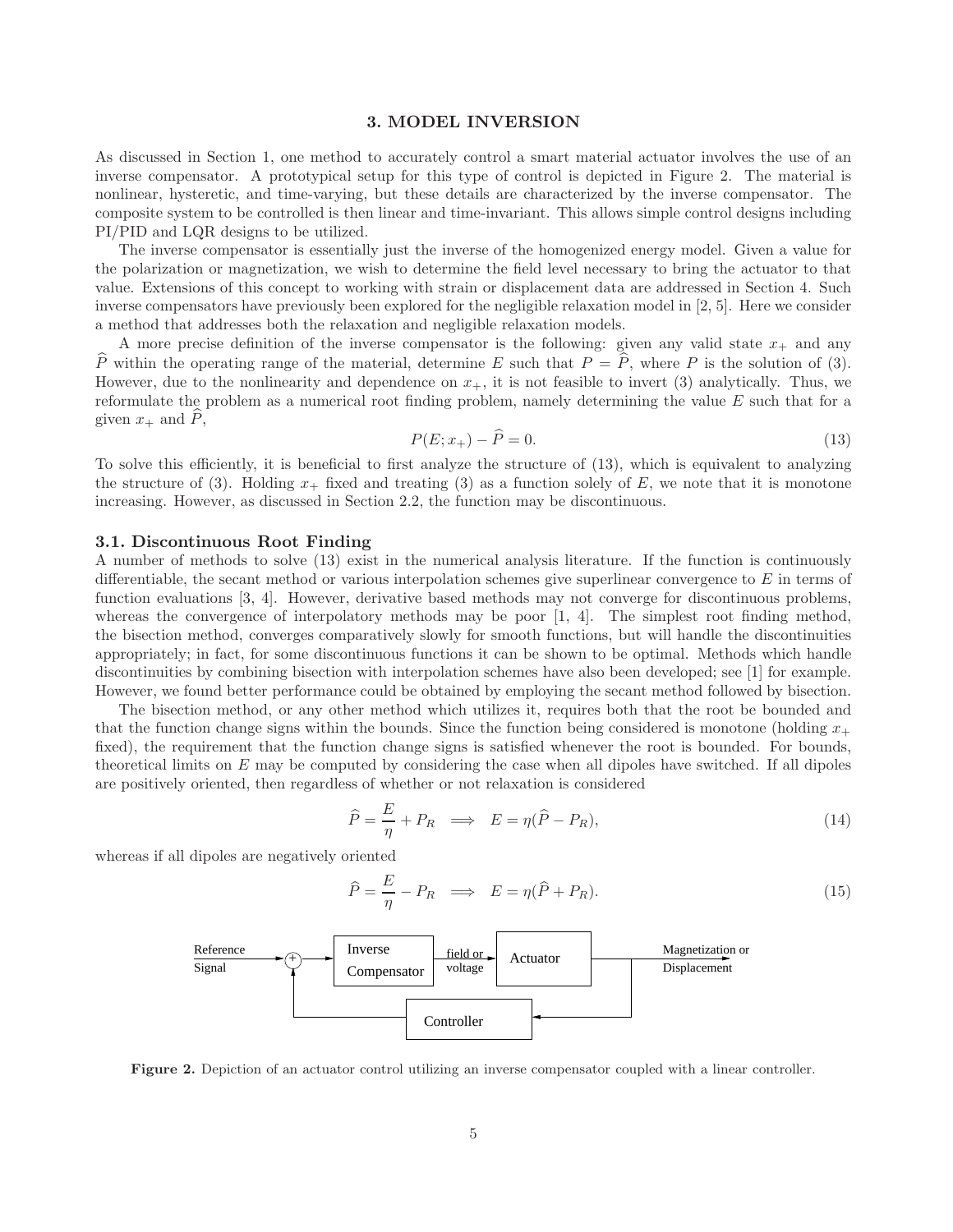Any state will necessarily be between these two extremes and thus we have

$$
\eta(\overline{P} - P_R) \le E \le \eta(\overline{P} + P_R) \tag{16}
$$

regardless of the initial state  $x_{+}$ . These bounds allow one to utilize the bisection method or any other method requiring the root be bounded. However, the bounds are large. The bisection method iterates by dividing the interval between these bounds in half on each iteration, so these large initial bounds result in slow convergence.

We therefore turn to the secant method as a way to calculate more efficient bounds. Like all root-finding methods, the secant method is an iterative approach and seeks by intelligent trials to find a value of  $E$  that bring the function value within some tolerance of 0. It utilizes the previous iteration to approximate the derivative of the function, then takes a step equal to where the root would be if the function were linear (see [3] for a more complete description). The reliance on derivatives explains the requirement that the function be smooth. If there is a sufficient amount of relaxation, or if the given value of  $\tilde{P}$  does not fall near any of the real or apparent discontinuities, then smoothness is present and the secant method will converge superlinearly to the solution. If this is not the case, the secant method will likely not converge. However, the effort spent in the secant method is not wasted; the secant iterations provide a bound on the root.

Equation (13) is monotone increasing which implies that each iteration of the secant method will step in the correct direction. Either that iteration will not step far enough, in which case the function value is reduced in magnitude, or the secant method will step too far. If it steps to far, the function value may increase or decrease in magnitude, but either way the current approximation for  $E$  is now on the opposite side of the root from where it started. In this case, the previous and current iteration provide a bound on the root. We therefore apply the secant method to (13), keeping track of its iterations. As long as the approximation improves (i.e., the function value decreases in magnitude), we continue using it. If the method fails to converge, then we use its iterations to determine a bound on the root. This bound is then given to the bisection method to complete the job. In most cases, the bound computed from the secant method is significantly tighter than (16), which in turn implies bisection will converge more rapidly. For the purposes of our algorithm, failure to converge in the secant method is defined as

$$
|P(E_i; x_+) - \widehat{P}| \ge |P(E_{i-2}; x_+) - \widehat{P}|, \quad \text{for all } i \ge 3
$$
 (17)

where  $E_i$  is the value of E determined by the ith iteration of the secant method. Such a definition is a heuristic to detect failure quickly without penalizing a single poor step.

The secant method requires an initial approximation to the derivative to compute its first iteration. One such approximation is  $\frac{1}{\eta}$ , which is the derivative if no dipoles are switching. The actual derivative may be much larger than this, but will never be smaller. Another approximation involves using the previous two time steps of the model, in a manner analogous to how the secant method itself approximates derivatives. This approximation is simply  $\Delta P/\Delta E$ , where  $\Delta P$  is the difference in  $P(E; x<sub>+</sub>)$  for the previous two time steps, and  $\Delta E$  is the corresponding differences in  $E$ . The latter approximation is deemed more accurate, and is utilized when the previous two time steps are known. When this is not the case,  $\frac{1}{\eta}$  is utilized as the initial derivative.

## 3.2. Numerical Considerations

There are a couple of additional factors that should be considered when implementing the given algorithm. One important issue is that subtraction of nearly equal numbers can lead to large error in any finite precision arithmetic. This can effect the calculation of the approximate derivative. However, these errors can in some sense be caught. The derivative of (13) will never be less than  $\frac{1}{\eta}$ . Whenever the computed approximate derivative is less than this value, the calculation is known to be inaccurate and  $\frac{1}{\eta}$  may be employed instead. An approximate derivative that is too large cannot be caught in such a manner. While not optimal, this situation is deemed acceptable as it does not result in a large magnification of the error (only in a suboptimal step).

Whether caused by numerical error or the approximation of the derivative, other bad steps can at times be caught. Theoretical bounds on  $E$  are given in (16). These bounds may be improved as the secant method progresses. If an iteration recommends a value of E outside what is known to be a bound, we know that value to be invalid and can substitute the value at the boundary instead. Since we do not seek to penalize a single poor iteration of the secant method, this can at times help the method recover and either converge or produce a very tight bounding region.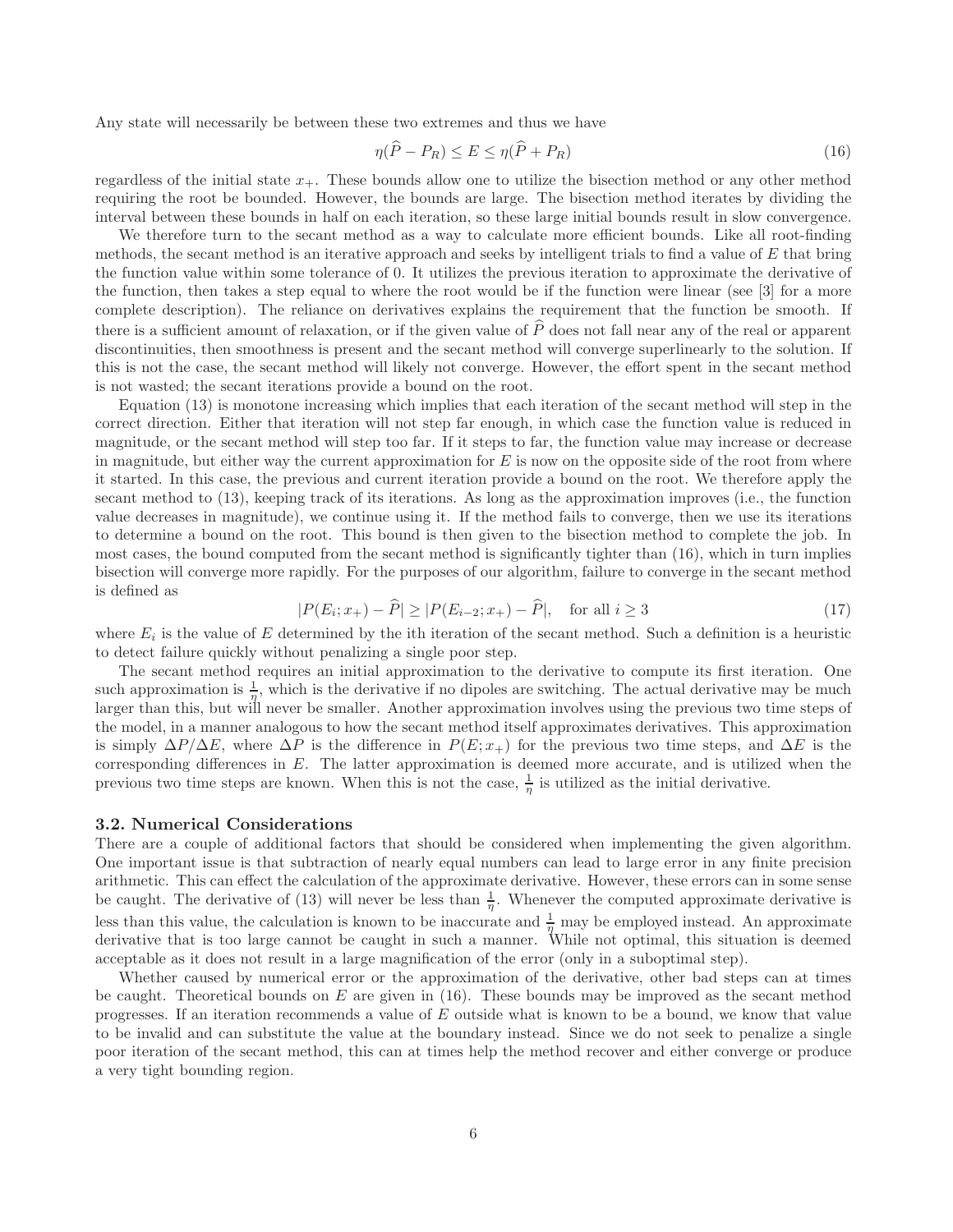## 3.3. Validation and Performance

The performance of the inverse model is largely dependent on the material parameters being utilized. As the amount of relaxation increases,  $P(E; x<sub>+</sub>)$  changes more gradually and the secant method converges better, leading to better overall performance. Likewise, if the variance in  $\nu_c$  and  $\nu_I$  is decreased the discontinuities may be grouped in a smaller region and secant may converge for a wider range of values. This also gives better performance. Finally, performance also depends on the how quickly the input polarization changes; slower changes typically yield a better initial iterate which also gives better performance. As an example, consider the inverse model for the stepped polarization in Figure 3. The parameters were taken from values for PLZT. Ten intervals with 4-point Gaussian quadrature were utilized for each distribution, and the effect of relaxation is noticeable. As can be seen, the inverse model accounts for the relaxation in the device, decreasing the electric field as appropriate to hold the polarization constant. The error is between the requested and actual values is small; a small tolerance was used so that the error plotted is the least error possible based on the discontinuities given by the quadrature. This level is five orders of magnitude below the remanence polarization.

Accuracy and effort for various tolerance levels can be seen in Table 1. Note that the algorithm makes efficient use of computation; reasonable accuracy levels may be obtained with only 2 function evaluations per iteration on average, or 5 in the worst case scenario. While this computational efficiency is not atypical, it should be



Figure 3. Electric field (b) and error (d) resulting from applying the inverse model to the polarization in (a). A comparison of the requested and resulting polarizations is given in (c). Material parameters were taken from PLZT.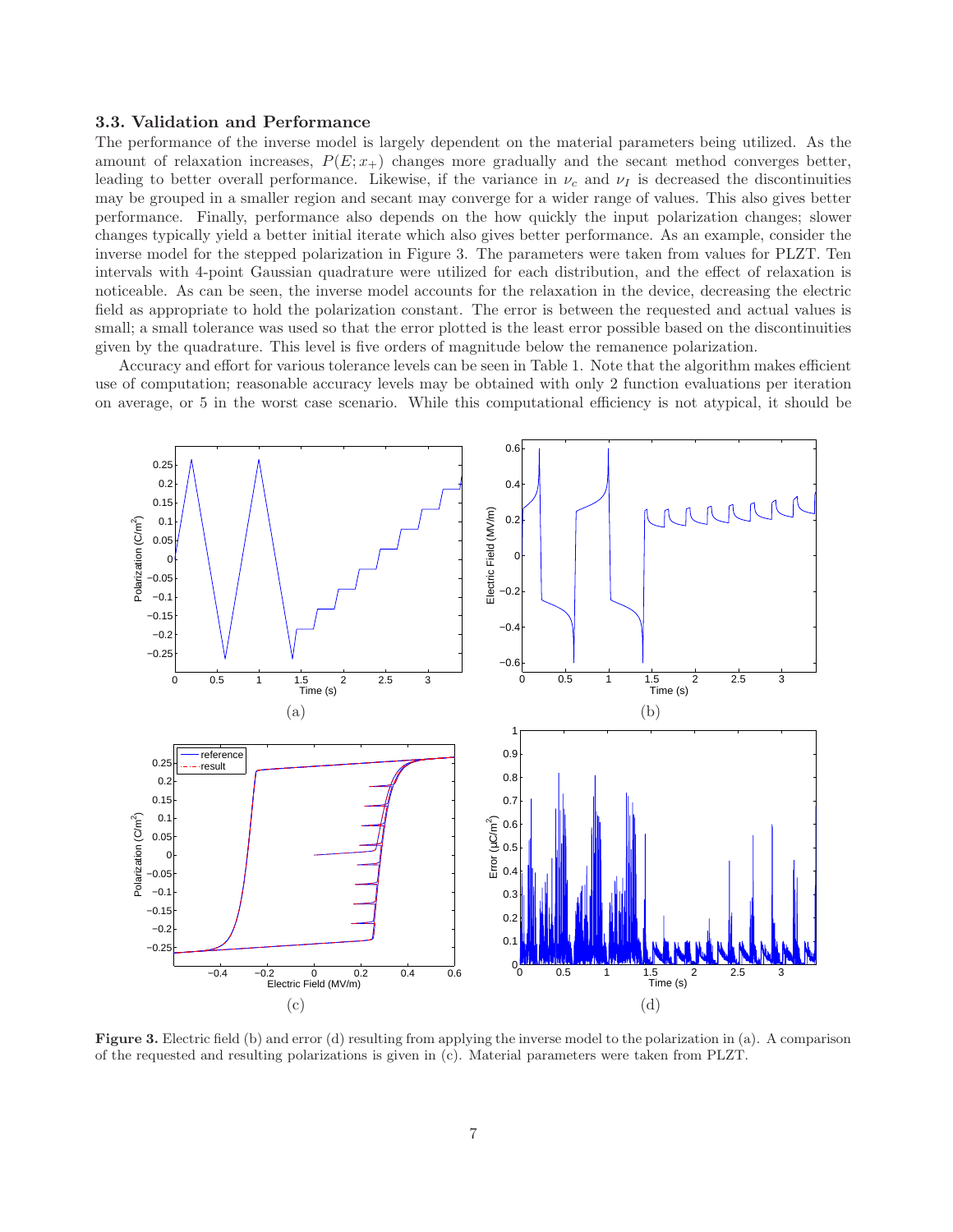| Tolerance                                                     |        | Function Evaluations (Average) Function Evaluations (Maximum) |
|---------------------------------------------------------------|--------|---------------------------------------------------------------|
| $P_R \times 10^{-2} = 0.0024$                                 | 1.0855 |                                                               |
| $P_R \times 10^{-3} = 0.00024$                                | 1.2667 |                                                               |
| $P_R \times 10^{-4} = 2.4 \times 10^{-5}$ 2.0157              |        |                                                               |
| $P_R \times 10^{-5} = 2.4 \times 10^{-6}$ 3.5423              |        |                                                               |
| $P_R \times 10^{-6} = 2.4 \times 10^{-7}$ 4.8066 <sup>+</sup> |        | user-defined                                                  |

Table 1. Effort to compute the inverse model in terms of average and maximum number of function evaluations for various error tolerances. For the final row, some requested polarization values could not be obtained; thus the iterations for these values continued to the user-defined maximum. In this case, the average number of function evaluations is only for those values which converged, which is denoted by †.

noted that parameters for different materials may give worse performance. This can be seen in the Terfenol-D example given in Section 5.

# 4. DISPLACEMENT MODEL

Whereas polarization or inductance/magnetization can sometimes be measured, it is often necessary to formulate the forward model output or inverse model input terms of displacements instead of polarization. Any such extension requires knowledge of the geometry of the transducer. Rods or beams can be characterized by a onedimensional transducer model, while more general actuator designs require the model from Section 2 be extended to two or three dimensions. Since a rod is more common, we focus on this geometry. The same principles applied here can be applied to beams or other device models. These extensions may be found in [5].

If we assume applied fields and stresses are uniform along the length of the rod, we may model the rod solely at the free end and produce a simpler model containing solely an ordinary differential equation. Without this assumption, a partial differential equation rod model quantifying the displacement at each point along the rod is needed. The uniform assumption is a reasonable approximate for most applications, and the resulting ordinary differential equation is much more computationally efficient than its partial differential equation counterparts. As such, we focus on this approach.

As detailed in [5], the constitutive relation for the induced stress is given by

$$
\sigma = Y\varepsilon + C\dot{\varepsilon} - a_1(P(E; x_+) - P_0) - a_2(P(E; x_+) - P_0)^2
$$
\n(18)

where Y is the Young's modulus of the transducer, C is the Kelvin-Voight damping coefficient,  $P_0$  is the point the material is poled around,  $a_1$  and  $a_2$  are constants of proportionality relating the induced polarization to mechanical force, and  $P(E; x_+)$  is the result of (3). We consider a rod of length  $\ell$  and cross-sectional area A as depicted in Figure 4, where the mass  $m_{\ell}$ , stiffness  $k_{\ell}$  and damping  $c_{\ell}$  at the rod tip encompasses the dynamics of the larger system in which the rod is placed. Let  $u_\ell$  denote the displacement at the end of the rod. Then the strain may be given as

 $\varepsilon$ 

$$
=\frac{u_{\ell}}{\ell}.\tag{19}
$$



Figure 4. Simplified rod used to construct overall model. The end mass  $m_\ell$ , stiffness  $k_\ell$  and damping  $c_\ell$  represent dynamics imposed by the larger system containing the transducer.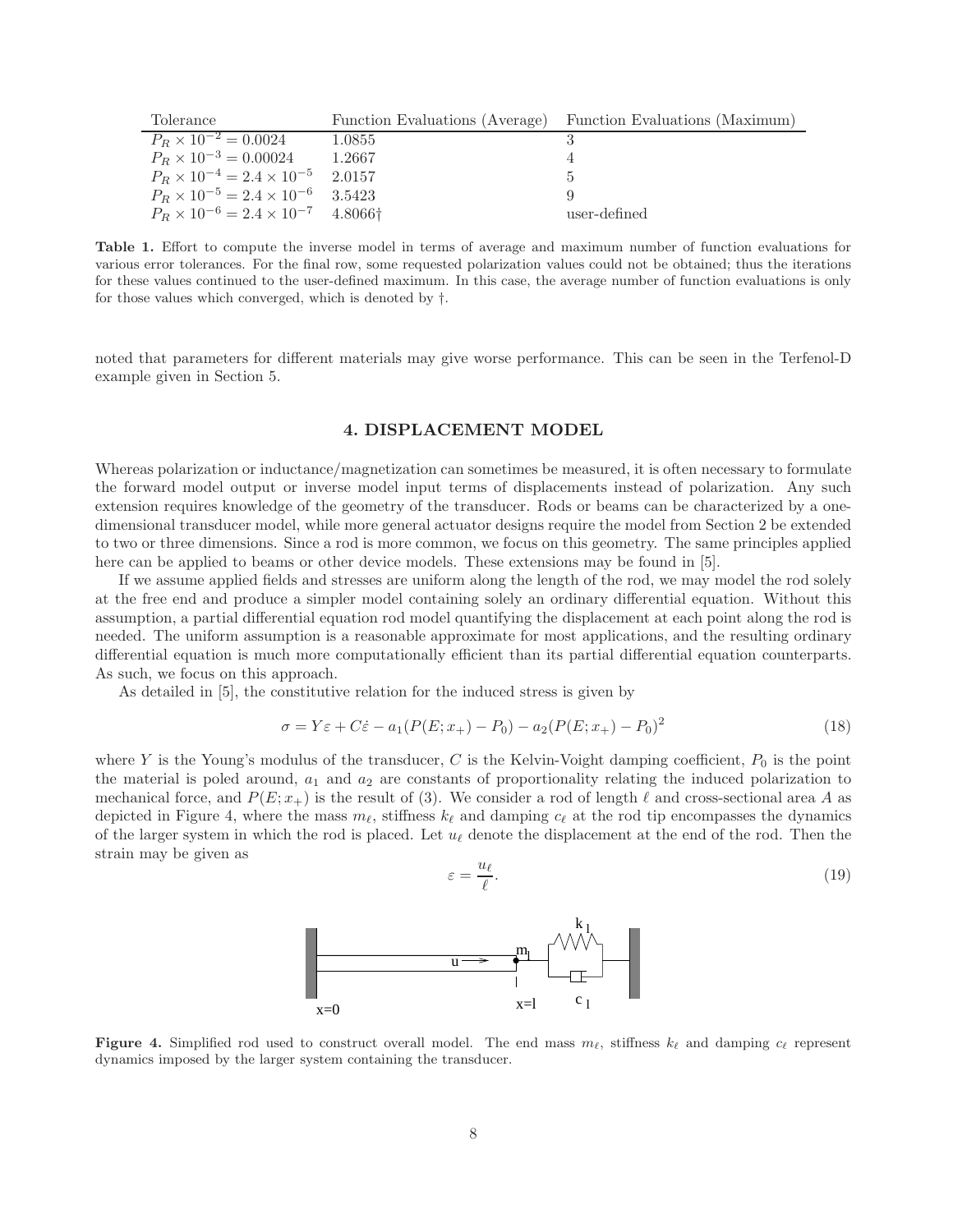By balancing forces and grouping like terms we obtain

$$
m\frac{d^2u_{\ell}}{dt^2} + c\frac{du_{\ell}}{dt} + ku_{\ell} = \alpha_1(P - P_0) + \alpha_2(P - P_0)^2
$$
\n(20)

where  $\rho$  is the density of the rod and

$$
m = \rho A\ell + m_{\ell},
$$
  $c = \frac{CA}{\ell} + c_{\ell},$   $k = \frac{YA}{\ell} + k_{\ell},$   $\alpha_1 = A\alpha_1,$   $\alpha_2 = A\alpha_2.$ 

Further details may be found in [5, 7]. Note that the rod model is decoupled from the homogenized energy model for the device – the homogenized energy model output forms the rod model input, but the two models may be solved independently.

The solution to this differential equation may be obtained with a variety of numerical methods. However, these may be separated into fixed step versus variable step methods. Variable step methods have the potential to be more accurate but also are more complex and may prove problematic in a real-time environment. They also require  $P$  be known at arbitrary times, which in turn requires both that  $E$  be known and the homogenized energy model be computed at arbitrary times. This is typically not feasible in practice. As such, we focus on fixed time step methods. We assume  $P$  is fixed between time steps, and with this assumption solve (20) analytically. This is an approximation, since thermal effects dictate that  $P$  will vary with time even if  $E$  is constant; however, all other fixed step methods implicitly make similar assumptions and include additional approximation error as well.

The approximation of (20) depends on the relation of  $\frac{c^2}{m^2}$  to  $\frac{4k}{m}$ . To simplify notation, let

$$
v = \frac{a_1}{m} (P - P_0) + \frac{a_2}{m} (P - P_0)^2.
$$
 (21)

We note that  $v$  is assumed to be a constant in this derivation although the value of the constant changes at each time step. Additionally, let

$$
\tilde{k} = \frac{k}{m}, \qquad \tilde{c} = \frac{c}{m}.
$$

If  $\tilde{c}^2 > 4\tilde{k}$ , then the solution is given by

$$
u(t) = b_1 \exp\left(-\frac{1}{2}\left(\tilde{c} + \sqrt{\tilde{c}^2 - 4\tilde{k}}\right)t\right) + b_2 \exp\left(-\frac{1}{2}\left(\tilde{c} - \sqrt{\tilde{c}^2 - 4\tilde{k}}\right)t\right)
$$
(22)

To simplify notation, let  $z = \sqrt{\tilde{c}^2 - 4\tilde{k}}$ . Solving for the constants  $b_1$  and  $b_2$  in terms of the previous timestep yields

$$
u(t + \Delta t) = \frac{1}{2} \left( \left( 1 - \frac{\tilde{c}}{z} \right) \exp \left( -\frac{1}{2} \left( \tilde{c} + z \right) t \right) + \left( 1 + \frac{\tilde{c}}{z} \right) \exp \left( -\frac{1}{2} \left( \tilde{c} - z \right) t \right) \right) \left( u(t) - \frac{v(t + \Delta t)}{\tilde{k}} \right) + \frac{1}{z} \left( \exp \left( -\frac{1}{2} \left( \tilde{c} - z \right) t \right) - \exp \left( -\frac{1}{2} \left( \tilde{c} + z \right) t \right) \right) \dot{u}(t) + \frac{v(t + \Delta t)}{\tilde{k}}.
$$
\n(23)

If we assume the step  $\Delta t$  is fixed, then we can define the six constants

$$
d_1 = \frac{1}{2} \left( \left( 1 - \frac{\tilde{c}}{z} \right) \exp \left( -\frac{1}{2} \left( \tilde{c} + z \right) \Delta t \right) + \left( 1 + \frac{\tilde{c}}{z} \right) \exp \left( -\frac{1}{2} \left( \tilde{c} - z \right) \Delta t \right) \right), \quad d_3 = \frac{1}{k} \left( 1 - d_1 \right),
$$
  
\n
$$
d_2 = \frac{1}{z} \left( \exp \left( -\frac{1}{2} \left( \tilde{c} - z \right) \Delta t \right) - \exp \left( -\frac{1}{2} \left( \tilde{c} + z \right) \Delta t \right) \right),
$$
  
\n
$$
d_4 = \frac{1}{4} \left( \frac{\tilde{c}^2}{z} - z \right) \left( \exp \left( -\frac{1}{2} \left( \tilde{c} + z \right) \Delta t \right) - \exp \left( -\frac{1}{2} \left( \tilde{c} - z \right) \Delta t \right) \right), \qquad d_6 = -\frac{d_4}{\tilde{k}}.
$$
  
\n
$$
d_5 = \frac{1}{2} \left( \left( 1 + \frac{\tilde{c}}{z} \right) \exp \left( -\frac{1}{2} \left( \tilde{c} + z \right) \Delta t \right) + \left( 1 - \frac{\tilde{c}}{z} \right) \exp \left( -\frac{1}{2} \left( \tilde{c} - z \right) \Delta t \right) \right),
$$
  
\n(24)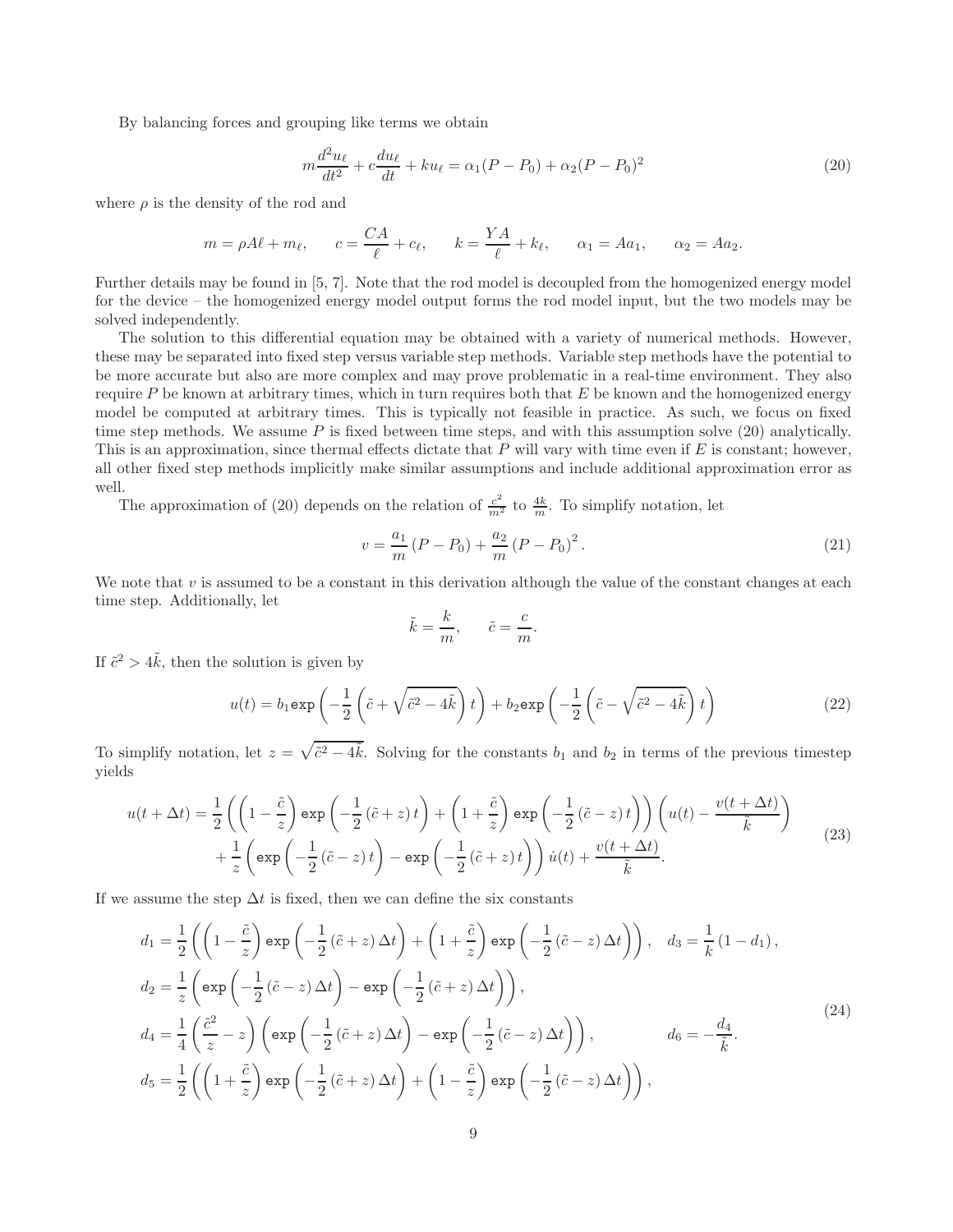In terms of these constants, the rod displacement is approximated by

$$
u(t + \Delta t) = d_1 u(t) + d_2 \dot{u}(t) + d_3 v(t + \Delta t),
$$
  
\n
$$
\dot{u}(t + \Delta t) = d_4 u(t) + d_5 \dot{u}(t) + d_6 v(t + \Delta t).
$$
\n(25)

A similar approach can be taken for the other two cases. In any case, the rod model will be given by (25) and only the values of the constants  $d_1, \ldots, d_6$  will vary. If  $\tilde{c}^2 = 4\tilde{k}$ , then solving the differential equation as before yields  $\Delta$ 

$$
d_1 = \left(1 + \frac{\tilde{c}}{2}\Delta t\right) \exp\left(-\frac{\tilde{c}}{2}\Delta t\right), \quad d_4 = -k\Delta t \exp\left(-\frac{\tilde{c}}{2}\Delta t\right),
$$
  
\n
$$
d_2 = \Delta t \exp\left(-\frac{\tilde{c}}{2}\Delta t\right), \qquad d_5 = \left(1 - \frac{\tilde{c}}{2}\Delta t\right) \exp\left(-\frac{\tilde{c}}{2}\Delta t\right),
$$
  
\n
$$
d_3 = \frac{1}{k}(1 - d_1), \qquad d_6 = -\frac{d_4}{\tilde{k}}.
$$
\n(26)

If instead  $\tilde{c}^2 < 4\tilde{k}$ ,

$$
d_1 = \exp\left(-\frac{\tilde{c}}{2}t\right) \left(\cos\left(\frac{z}{2}\Delta t\right) + \frac{\tilde{c}}{z}\sin\left(\frac{z}{2}\Delta t\right)\right), \quad d_4 = -\frac{1}{2}\left(z + \frac{\tilde{c}^2}{z}\right) \exp\left(-\frac{\tilde{c}}{2}t\right) \sin\left(\frac{z}{2}\Delta t\right),
$$
  
\n
$$
d_2 = \frac{2}{z} \exp\left(-\frac{\tilde{c}}{2}t\right) \sin\left(\frac{z}{2}\Delta t\right), \qquad d_5 = \exp\left(-\frac{\tilde{c}}{2}t\right) \left(\cos\left(\frac{z}{2}\Delta t\right) - \frac{\tilde{c}}{z}\sin\left(\frac{z}{2}\Delta t\right)\right), \qquad (27)
$$
  
\n
$$
d_3 = \frac{1}{k} (1 - d_1), \qquad d_6 = -\frac{d_4}{\tilde{k}}
$$

where  $z = \sqrt{4\tilde{k} - \tilde{c}^2}$ . Therefore, as long as  $\Delta t$  is fixed, the rod model can be solved for any set of parameters by applying the appropriate constants  $(24)$ ,  $(26)$  or  $(27)$  to the displacement relation  $(25)$ .

Unlike the homogenized energy model, the inverse rod model may be compute analytically. Again assuming  $\Delta t$  is fixed, inverting (25) yields

$$
v(t + \Delta t) = \frac{1}{d_3}u(t + \Delta t) - \frac{d_1}{d_3}u(t) - \frac{d_2}{d_3}\dot{u}(t).
$$
\n(28)

The solution process proceeds in two steps, given a value for  $u(0)$ ,  $u(\Delta t)$  and  $\dot{u}(0)$ , determine  $v(\Delta t)$ . Use this to determine  $\dot{u}(\Delta t)$ . This and the desired displacement value  $u(2\Delta t)$  allows  $v(2\Delta t)$  to be determined, etc. Once v has been determined, the required polarization can be determined from the quadratic formula, namely

$$
P(t) = P_0 - \frac{\alpha_1}{2\alpha_2} \pm \sqrt{\left(\frac{\alpha_1}{2\alpha_2}\right)^2 + \frac{mv(t)}{a_2}}
$$
\n
$$
(29)
$$

as long as  $\alpha_2 \neq 0$ . If  $\alpha_2$  is 0, the equation is linear and the solution is

$$
P(t) = P_0 + \frac{m}{\alpha_1} v(t).
$$
\n(30)

Note that for  $\alpha_2 \neq 0$  either polarization value is acceptable, as both give equivalent displacements. However, to minimize the effects of modeling error, a single branch should always be utilized. The resulting  $P(t)$  may then be fed into the inverse material model from Section 3 to compute the required electric field.

# 5. RESULTS OF COMBINED INVERSE MODELS

Combining the inverse rod model with the inverse homogenized energy model allows controls to be specified in terms of strain or displacement. This is illustrated in Figure 5 for a Terfenol-D rod. Note that the inverse is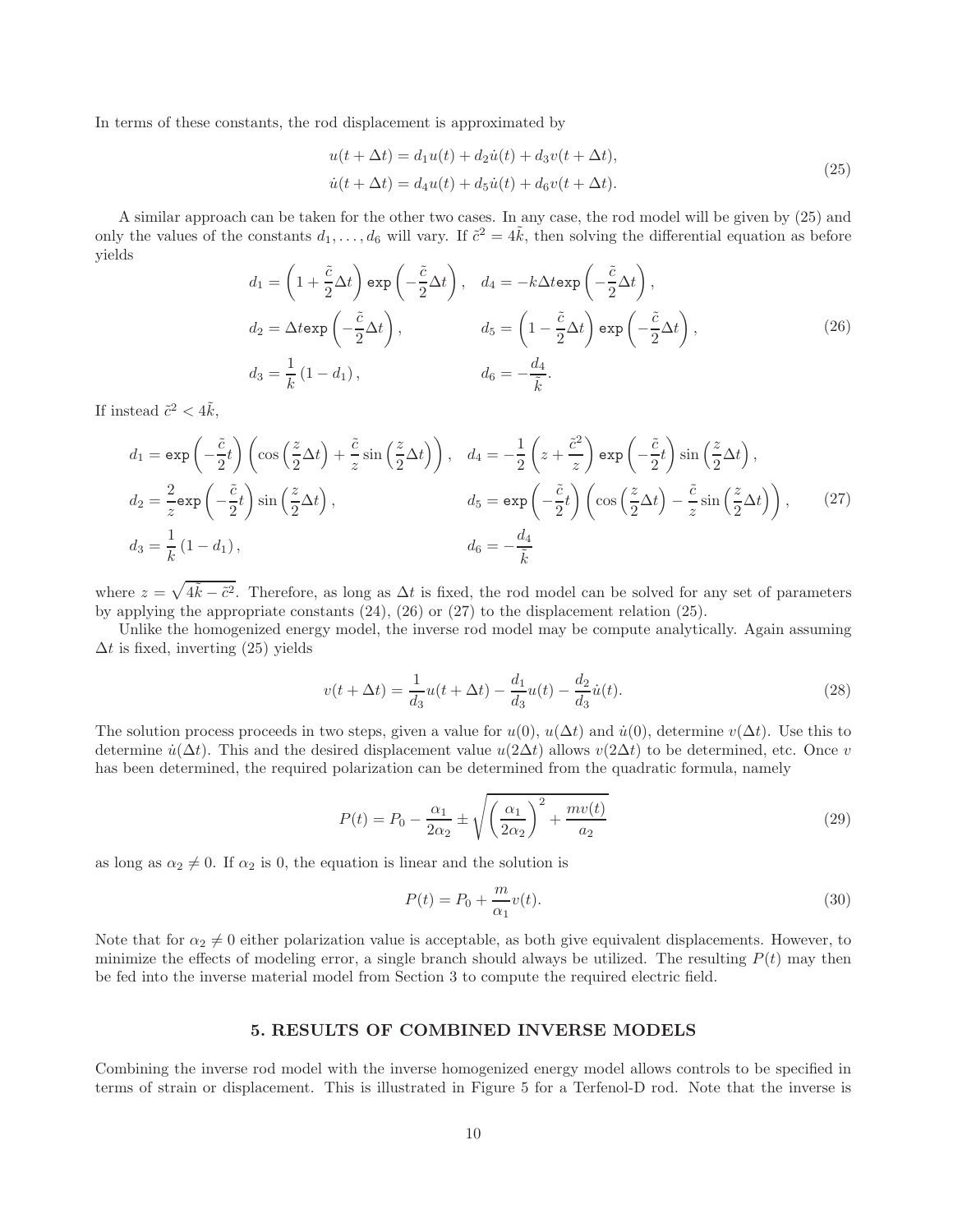

Figure 5. Results of the combined inverse rod and homogenized energy models for a Terfenol-D rod. The strain values in (a) are input to the inverse rod model, yielding the magnetization in (b). This is then input to the inverse homogenized energy model which gives the magnetic field (c) needed to drive the actuator to this displacement. The magnetization error of the homogenized energy model is given in (d), while the error in strain for the combined models is given in (e).